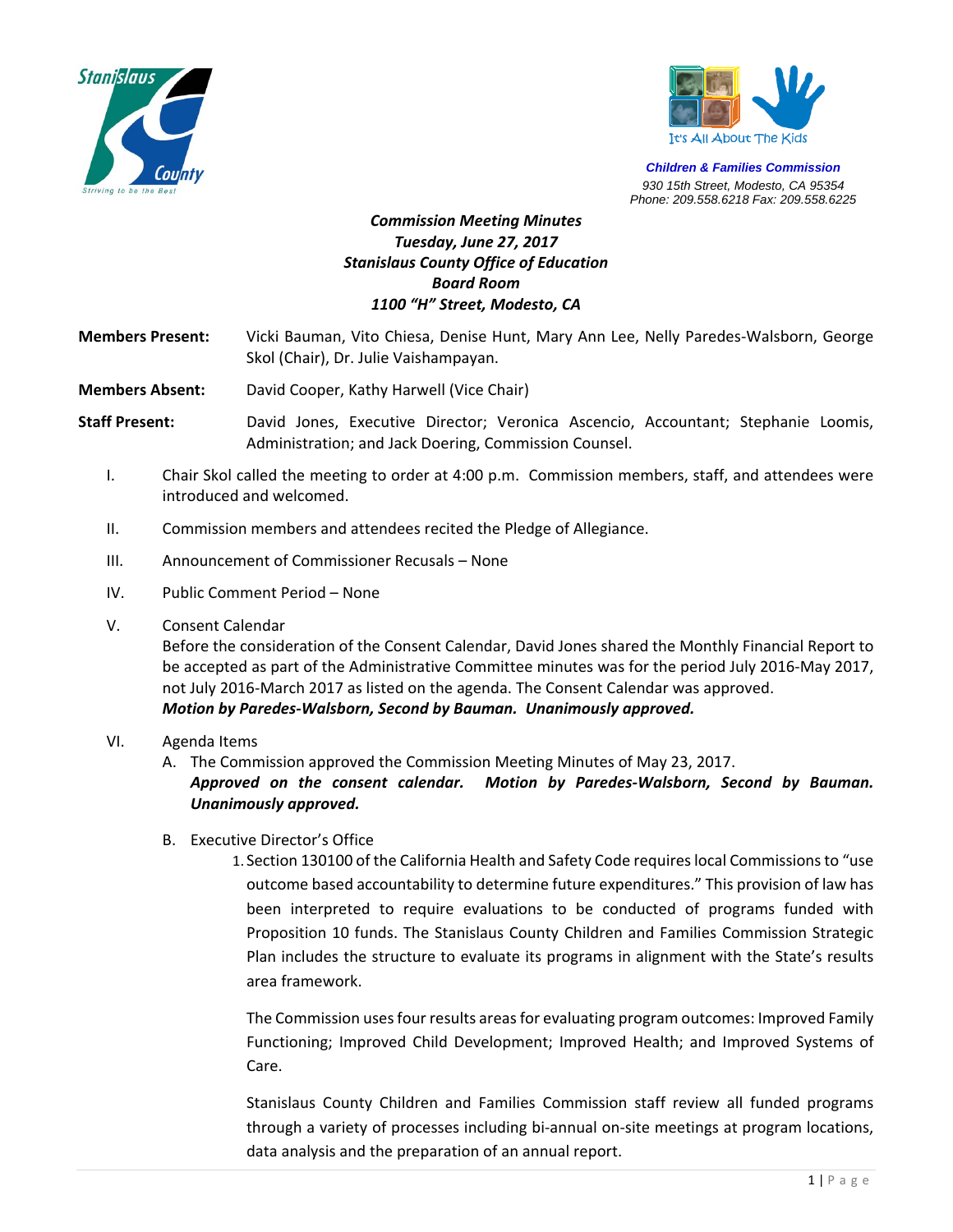The 2015‐2016 Annual Program Evaluation report is designed to provide Commissioners and the public with important information including: the funding distribution of the various Commission contracts in regard to Result Areas; historic funding levels; geographic distribution of contracted services; demographics of funded program recipients; and outcomes/effectiveness of the 21 contracted programs of the Commission.

The Commission took action to accept the 2015‐2016 Annual Program Evaluation Report. *Motion by Bauman, Second by Hunt. Unanimously approved.*

2. After being formed, the Children and Families Commission adopted a series of administrative, operational, monitoring, and financial policies to govern Commission and Contractor operations. In order to make its policies and procedures more user‐friendly and easier to locate, policies and procedures were combined into one document and the document was approved by the Commission as a Policies and Procedures Manual. (The current Manual can be found on the Commission website under Publications & Other Resources.)

Staff reviews the manual on a periodic basis and recommended changes are brought to the Commission for consideration. There are two suggested changes to the manual that are being recommended. These changes are attached to this summary document and can be outlined as follows:

- A change to Section 403 Submission of Billing Invoices by Contractors. This change would add section 403.6 which would formalize the Commission's practice of being able to close review of a contractor submitted invoice and authorize payment after five (5) business days of completing review and requesting additional information or documentation from a contractor. (Page 32)
- $\bullet$  A change to Section 410 Allowable Expenditures by Contractors. This changes would formalize the Commission's practice of requiring Contractors to request and receive prior authorization for any food and beverage purchases that are not listed in the contract scope of work and budget. (Page 42)

The Commission heard a presentation on the revisions and opened a Public Hearing at 4:18 p.m. to hear comments from the public. Hearing no comments from the public, the hearing was closed at 4:19 p.m.

The Commission adopted the revised Policies and Procedures Manual and instructed staff to place the manual on the Commission's website. *Motion by Bauman, Second by Lee. Unanimously approved.* 

3. The Stanislaus County Children and Families Commission has determined in consultation with its partner organizations that it is appropriate and in their best interest to support the use of the Family Development Matrix (FDM) assessment by the contracted DR Family Resource Centers (DR FRCs). The FDM assessment is a strength-based model for family assessment, case planning and client outcomes management. The matrix is guided by the principles of family support and specifically designed for family assessment and familydirected empowerment plans to utilize shared outcomes measurement indicators.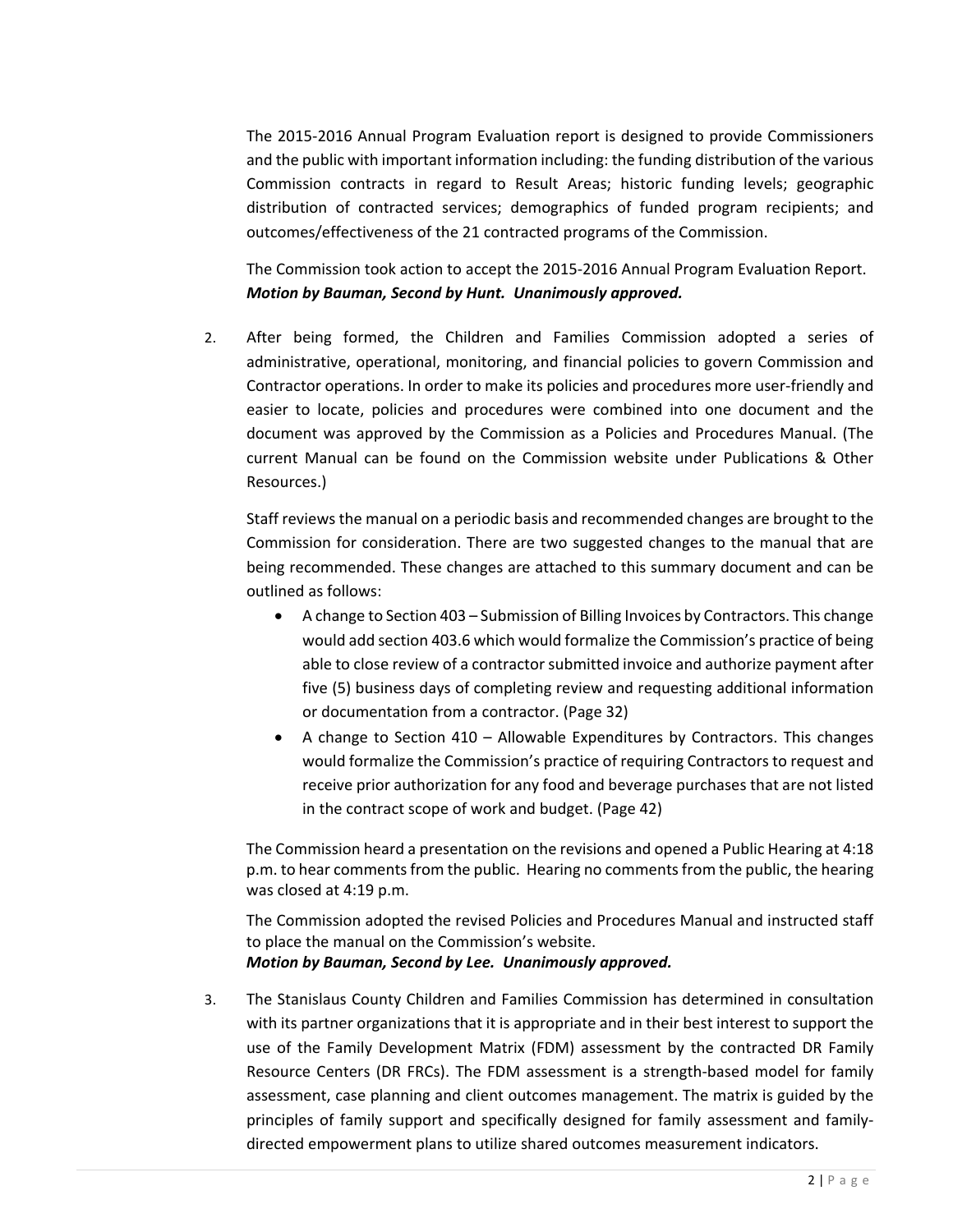The FDM is used by each of the Commission's funded DR Family Resource Centers as part of their ongoing programs. Matrix Outcomes Model LLC is the organization which hosts the online data center that is used by each of the participating organizations across the state of California, including the Commission's funded DR Family Resource Centers. The Agreement gives the Commission, and its DR FRC partners, access to the FDM database and allows the organizations to enter data into the on-line portal and generate reports. The FDM data is used annually by the Commission as part of its Annual Program Evaluation and DR FRCs use the system for quarterly and annual analysis of programs.

Funding for the \$4,000 annual Agreement with Matrix Outcomes Model LLC was included in the 2017-2018 Budget which was approved by action of the Commission on May 23, 2017. No additional budget action is needed.

The Commission authorized the Executive Director to negotiate and sign a one-year agreement with Matrix Outcomes Model LLC.

# *Approved on the Consent Calendar. Motion by Paredes‐Walsborn, Second by Bauman. Unanimously approved.*

4. The Commission heard a presentation from Cindy Duenas, Executive Director, from Center for Human Services (CHS). Cindy shared an update on the work being done at the three CHS Family Resource Centers.

### D. Committee Reports – *Approved on the Consent Calendar. Motion by Paredes‐Walsborn, Second by Bauman. Unanimously approved.*

- 1. The Commission accepted the minutes for the Administrative Committee meeting held on June 12, 2017 – including the Monthly Contract Financial Report as of May 31, 2017.
- 2. The Commission accepted the minutes for the Operations Committee meeting held on June 15, 2017.
- 3. The Commission accepted the minutes for the Executive Committee meeting held on June 21, 2017.

### II. Correspondence – *Motion by Bauman, Second by Skol. Unanimously approved.*

- 1.Accepted a Letter from California State Controller's Office RE: Acceptance of the '15‐'16 Audit Report.
- III. Commissioner Reports None

## IV. Staff Reports

- David shared he has been meeting with Commission funded partners and community agencies. He is impressed with the work being done and is honored to join their efforts. He is learning about their organizations and is having productive, interactive discussions to get feedback about work of the Commission.
- David shared an update on contract execution for fiscal year 2017‐2018. He also mentioned the annual Contractor Orientation meeting format was being updated for fiscal year 2017‐2018. Programs will now be required to have a representative present at the orientation from the following three areas: administration, program and fiscal.
- Stephanie shared information on the upcoming Early Care and Education Conference on August 26, 2017. The topic for the conference is *The Hidden Power of Movement: Stretching the*